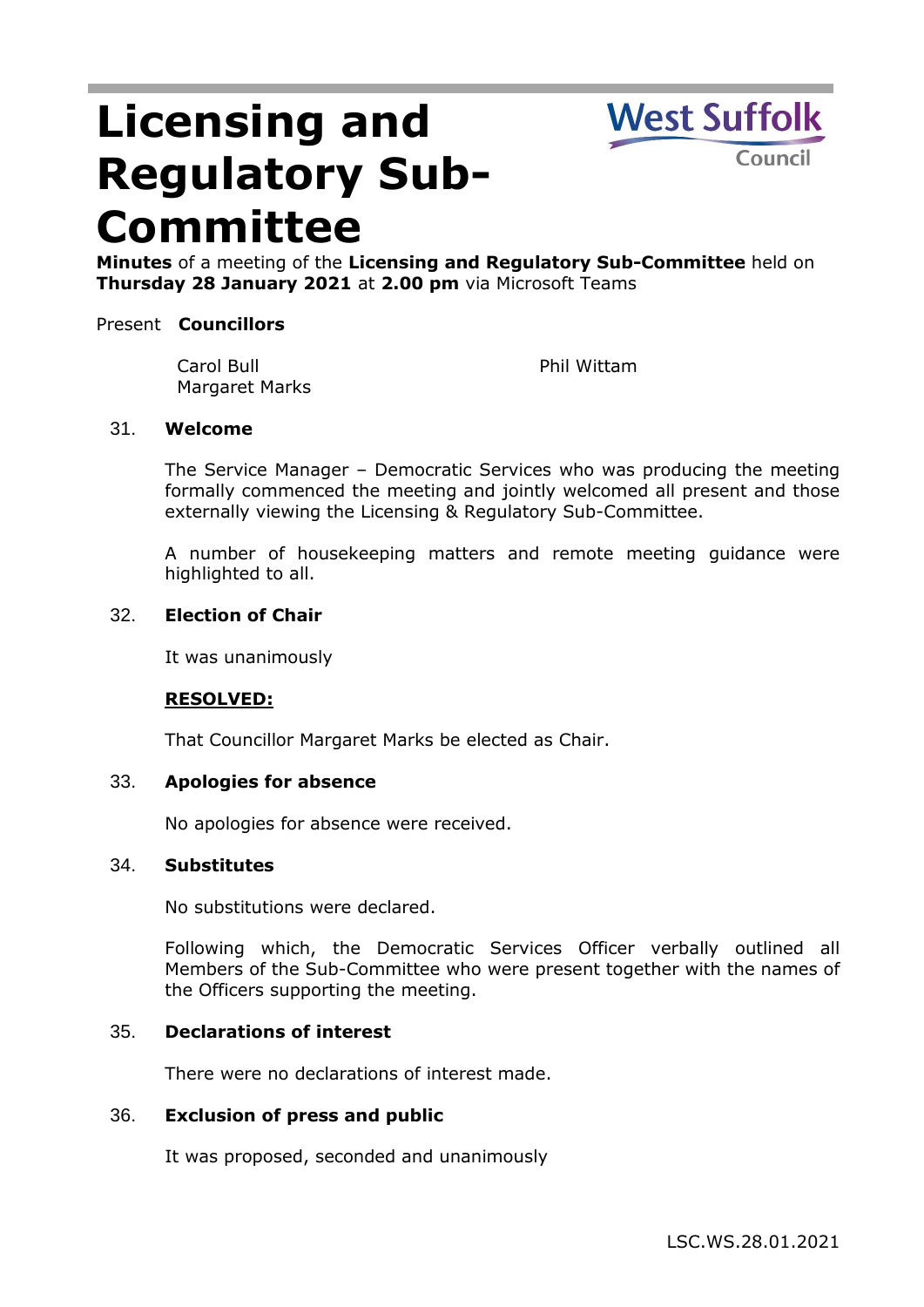#### **RESOLVED:**

That the press and public be excluded during the consideration of the following items because it is likely, in view of the nature of the business to be transacted or the nature of the proceedings, that if members of the public were present during the items, there would be disclosure to them of exempt categories of information as prescribed in Part 1 of Schedule 12A of the Local Government Act 1972, and indicated against the items and, in all circumstances of the case, the public interest in maintaining the exemption outweighs the public interest in disclosing the information.

#### 37. **Application for a Private Hire/Hackney Carriage Driver's Licence (Exempt: Paragraphs 1 & 2) (Report No: LSC/WS/21/001)**

The Chair welcomed all present for this item, reported that no declarations of interest had been received and introductions to the Panel and accompanying Officers were made.

The Business Partner (Litigation/Licensing) outlined the procedure for the conduct of the Hearing as attached to the agenda.

The Licensing Officer presented the report which explained that Members were requested to consider an application for a combined Hackney Carriage/Private Hire Driver's Licence.

The Sub-Committee needed to be satisfied that the applicant was a fit and proper person to hold a licence issued by the Council.

The Business Partner (Litigation/Licensing) confirmed that a written statement had been submitted by the applicant and the Sub-Committee had been provided with a copy and had agreed to consider the additional documentation as a supplement to the agenda papers.

The applicant attended the meeting to present their case and answer Members' questions.

Following which the three Members of the Sub-Committee, the Business Partner (Litigation/Licensing) and the Democratic Services Officer withdrew from the meeting and joined a separate private meeting to allow the Sub-Committee to give further consideration to the matter.

Following all parties' return to the main meeting the Business Partner (Litigation/Licensing) advised on the Sub-Committee's decision.

It was

#### **RESOLVED:**

That, having taken into account all representations received both in writing and orally, considered alongside the Licensing Authority's duty to protect the public, Members considered that insufficient evidence was produced to the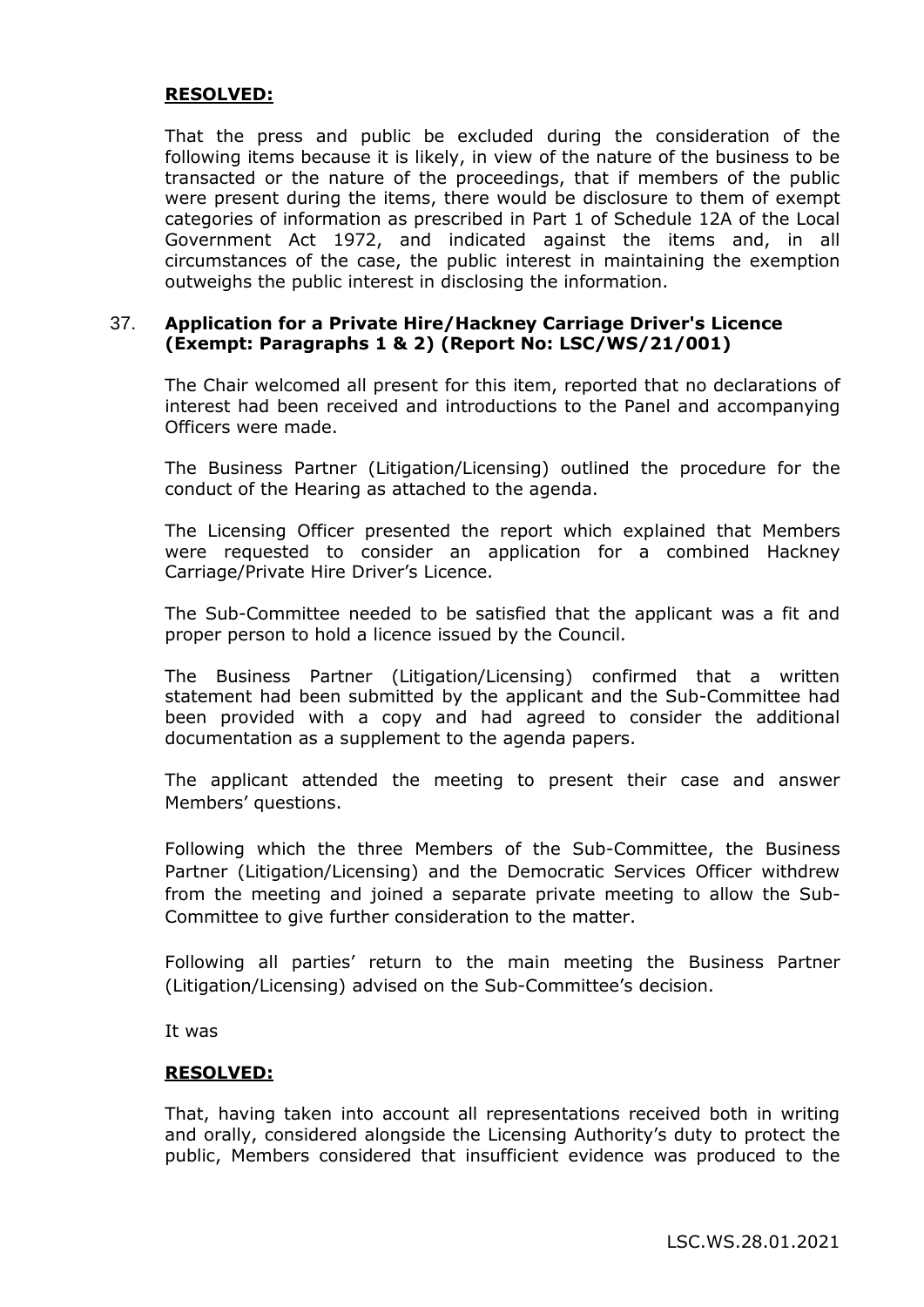Sub-Committee for it to determine the applicant as not a fit and proper person in respect of the safeguard matter raised in the report.

The Sub-Committee further accepted that the applicant did, or attempted to, notify the Licensing Authority of the driving offences committed in 2020. However, the statutory guidance issued by the Department of Transport was clear that whilst isolated offences may not result in a refusal to grant or renew a licence, and although the Sub-Committee had sympathy with the applicant and the circumstances under which they committed the offences, the statutory guidance was clear that multiple offences indicated that an applicant did not exhibit the behaviours of a safe road user and one that was suitable to drive professionally.

Having carefully considered all the representations in this matter, the Sub-Committee did not feel there was a good reason to depart from the Department of Transport's guidance.

### Accordingly, **THE HACKNEY CARRIAGE/PRIVATE HIRE LICENCE APPLICATION WAS REVOKED.**

The Business Partner (Litigation/Licensing) concluded the Hearing by advising the applicant of their Right to Appeal against the determination of the Authority.

#### 38. **Application for a Private Hire/Hackney Carriage Driver's Licence (Exempt: Paragraphs 1 & 2) (Report No: LSC/WS/21/002)**

The Chair welcomed all present for this item, reported that no declarations of interest had been received and introductions to the Panel and accompanying Officers were made.

The Business Partner (Litigation/Licensing) outlined the procedure for the conduct of the Hearing as attached to the agenda.

The Licensing Officer presented the report which explained that Members were requested to consider an application for a combined Hackney Carriage/Private Hire Driver's Licence.

The Sub-Committee needed to be satisfied that the applicant was a fit and proper person to hold a licence issued by the Council.

The Business Partner (Litigation/Licensing) confirmed that a written statement had been submitted by the applicant and the Sub-Committee had been provided with a copy and had agreed to consider the additional documentation as a supplement to the agenda papers.

A second document had also been submitted, cited as evidence to support the application, however, the Business Partner (Litigation/Licensing) had advised the Sub-Committee that he did not consider the content to be relevant. Furthermore, the documentation contained personal details of a third party unconnected to the application, accordingly he had recommended that it be disregarded by Members in their determination of the matter.

The applicant attended the meeting, supported by a family member and with two legal representatives, to present their case and answer Members' questions.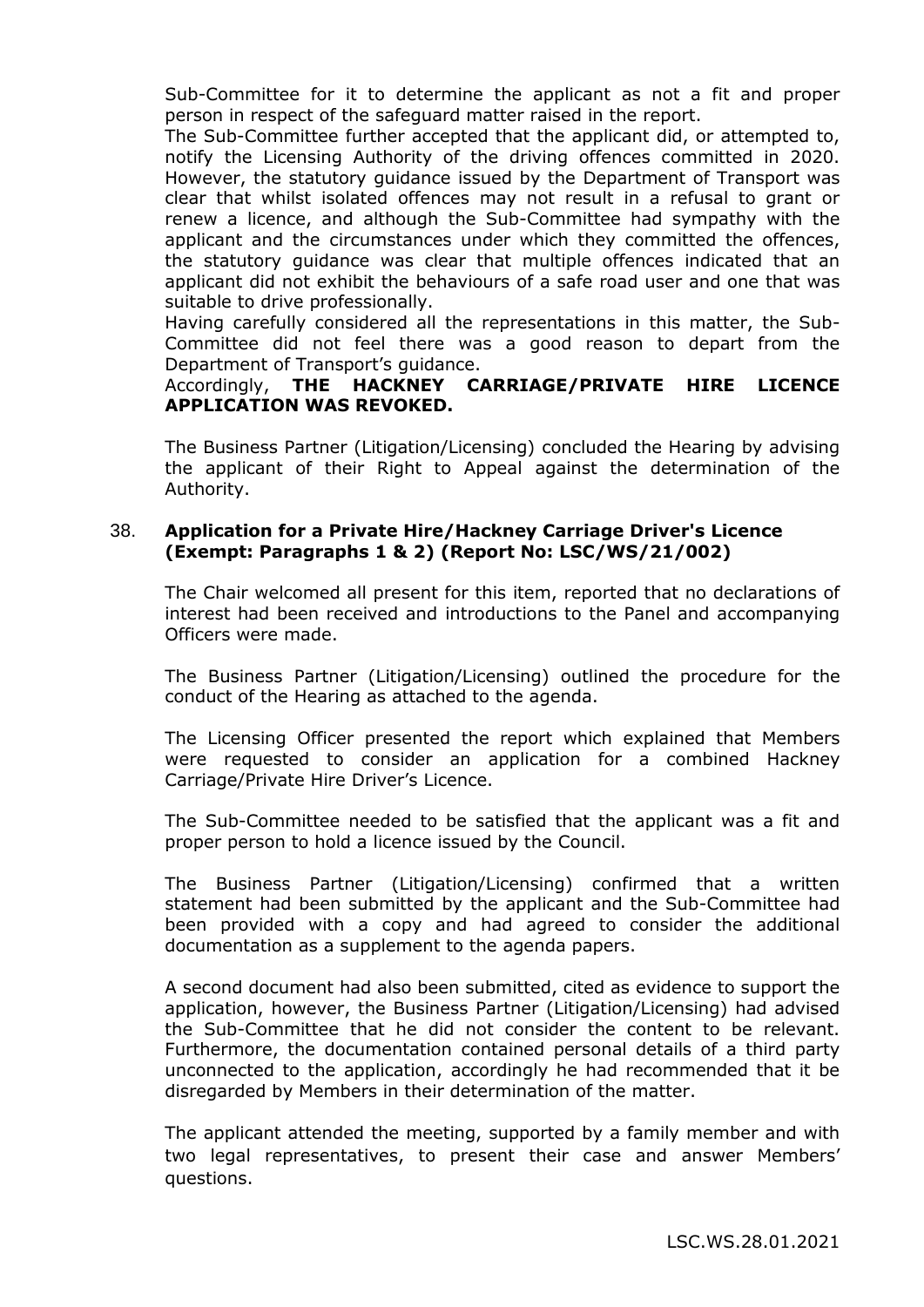During the debate the applicant made reference to the way in which the application had been dealt with by the Licensing Authority. The Business Partner (Litigation/Licensing) interjected and explained that the application process was not a matter for the Sub-Committee to consider and the applicant would need to pursue this separately by way of the Council's complaints procedure.

Following which the three Members of the Sub-Committee, the Business Partner (Litigation/Licensing) and the Democratic Services Officer withdrew from the meeting and joined a separate private meeting to allow the Sub-Committee to give further consideration to the matter.

Following all parties' return to the main meeting the Business Partner (Litigation/Licensing) advised on the Sub-Committee's decision.

It was

# **RESOLVED:**

That, having taken into account all representations received both in writing and orally, considered alongside the Licensing Authority's duty to protect the public, Members accepted the applicant's reasons for not declaring the caution issued in 2010 and noted that this would not prevent the issue of a driver's licence (in accordance with the Council's policy guidance).

The driving offences in 2018 were serious matters and the applicant should have been aware of the obligation to notify the Licensing Authority as soon as possible. However, it was also noted that the offences took place in 2018 and that no further offences had been recorded since. The Sub-Committee therefore determined that, on balance, the offences did not prevent the applicant being considered a fit and proper person.

The Sub-Committee were concerned about the complaint against the applicant in respect of the alleged dangerous driving incident. However, the Sub-Committee considered the applicant's version of events and the fact that it appeared to have been an isolated incident. It was therefore the view of the Sub-Committee that the application should not be refused based on this incident.

The safeguarding incident was carefully considered by the Sub-Committee. In particular consideration was given to the applicant's representations, the fact that this was an isolated incident, assurance from the applicant that it would not be repeated and that the incident took place in 2018. Following that incident, the applicant's licence was not revoked at the time by the Licensing Authority and the Sub-Committee's view was that, on balance, the renewal application should not be refused on these grounds.

# Accordingly, **THE HACKNEY CARRIAGE/PRIVATE HIRE LICENCE APPLICATION WAS GRANTED.**

Prior to closing the meeting the Chair addressed the applicant and cautioned as to their future conduct.

The meeting concluded at 4.37pm